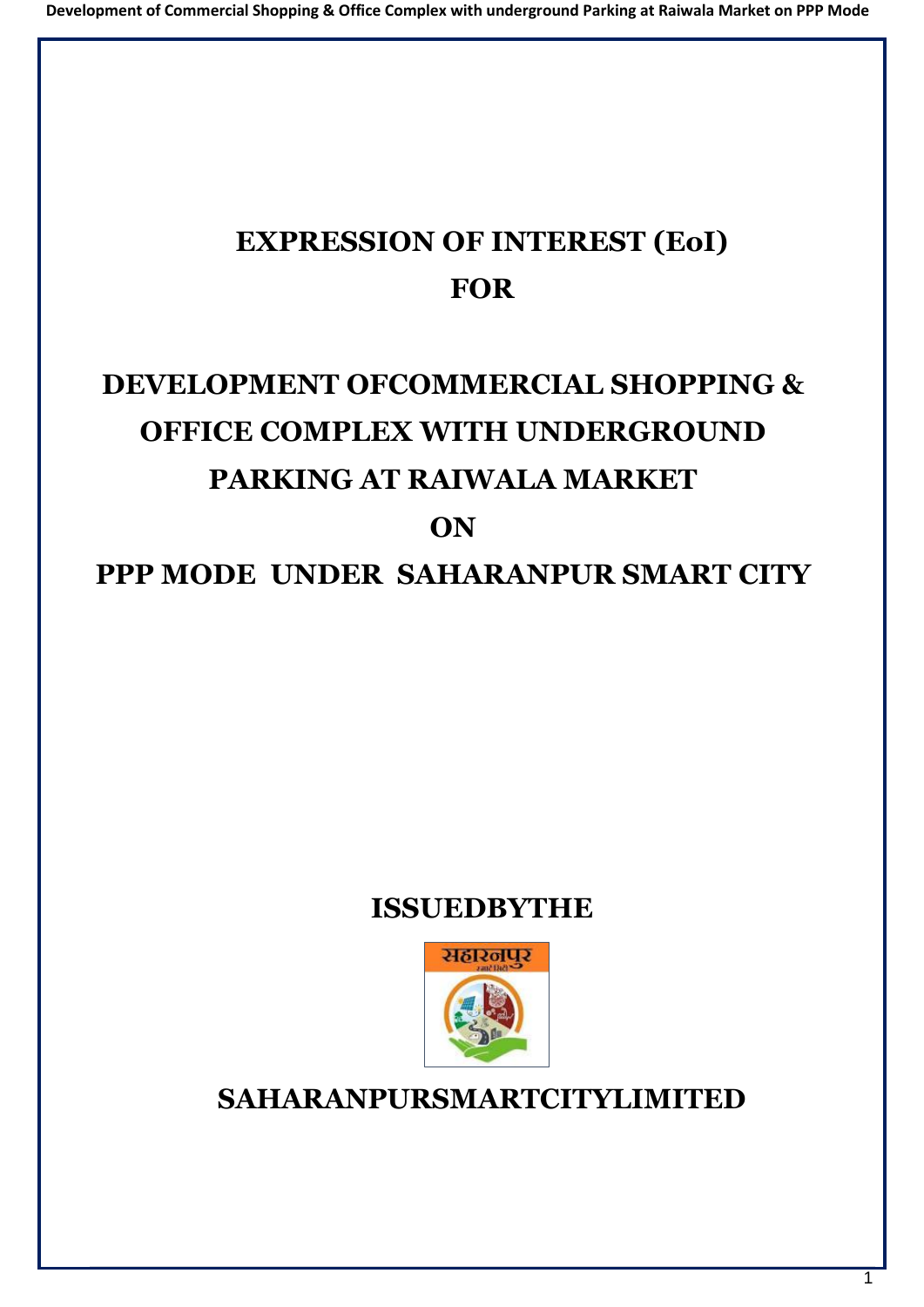Saharanpur Smart City Limited (SSCL), invites online responses ("Proposals"/"Bids") to this Expression of Interest ("EOI") from eligible Concessionaires to be appointed as PPP vendor for **"**Redevelopment of Bus Stand as Commercial Complex on DFBOT".

Interested Concessionaires are advised to study this EOI document carefully before submitting their proposals in response to the EOI document. Submission of a proposal in response to this EOI shall be deemed to have been done after careful study and examination of this document with full understanding of its terms, conditions and implications.

Interested Concessionaire to download the EOI document from our website https://etender.up.nic.in under organization name – "Saharanpur Smart City Ltd.". Any subsequent clarifications, which will be issuing by the authority made available on the above website only.The details are as under.

| Sl.<br>No. | <b>Event's Name</b>                                            | <b>Information</b>                                                                                                                                                   |  |
|------------|----------------------------------------------------------------|----------------------------------------------------------------------------------------------------------------------------------------------------------------------|--|
| 1.         | Organization                                                   | Saharanpur Smart City Limited (SSCL)                                                                                                                                 |  |
| 2.         | Project                                                        | <b>Smart City Project</b>                                                                                                                                            |  |
| 3.         | NIT No.                                                        | SSCL/PPP/EoI/5                                                                                                                                                       |  |
| 4.         | Name of Work                                                   | Selection of Concessionaire forDevelopment of<br><b>Commercial Shopping &amp; Office Complex with</b><br>underground Parking at Raiwala Market on<br><b>PPP Mode</b> |  |
| 5.         | <b>EOI</b><br>Document<br><b>Downloading Start Date</b>        | 29/01/2020 from 9:00 AM                                                                                                                                              |  |
| 6.         | Last date for sending pre-<br>bid queries                      | 04/02/2020 till 3:30 PM                                                                                                                                              |  |
| 7.         | Date, Time & Place of Pre-<br>bid Meeting                      | 06/02/2020, 4:00 PM at 1st Floor, Conference Hall,<br>Saharanpur<br>Nigam,<br>Saharanpur,<br>Nagar<br>Uttar<br>Pradesh                                               |  |
| 8.         | Date of Presentation                                           | 10/02/2020 at 2:00 PM                                                                                                                                                |  |
| 9.         | Online<br>of<br>date<br>Last<br><b>Submission of Proposals</b> | 20/02/2020 till 3:00 PM                                                                                                                                              |  |
| 10.        | Last<br>date<br>for<br>Proposal<br>Submission in Hard Copy     | 20/02/2020 till 3:00 PM                                                                                                                                              |  |
| 11.        | of<br>Date<br>Opening<br>of<br>Proposals                       | 20/02/2020 at 4:00 PM                                                                                                                                                |  |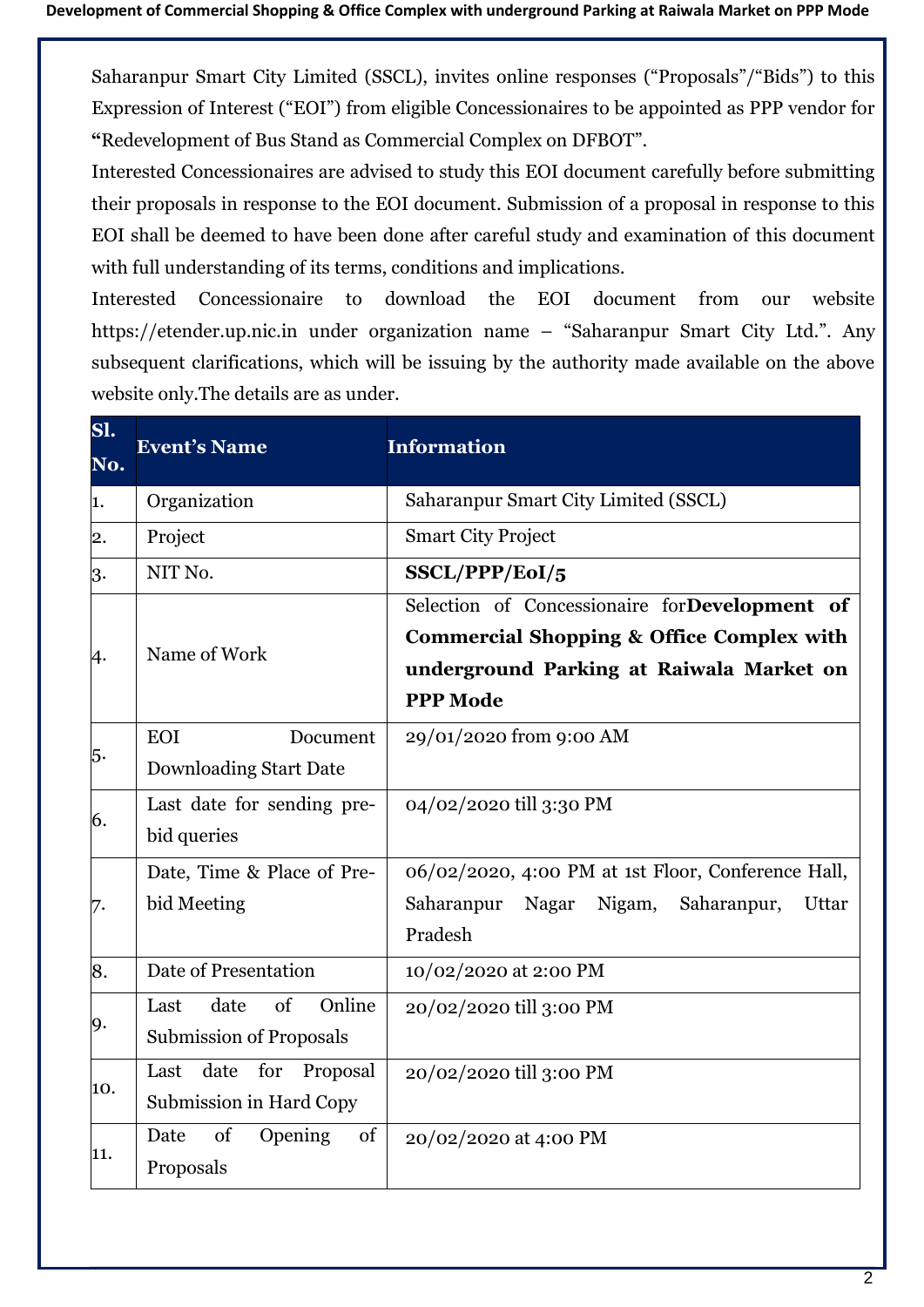#### E-Tender Submission Guidelines

- TheProposalsshouldbesubmittedonlineatwebsitehttp://etender.up.nic.inbytheduedateandtim e, as specified in the **Expression of Interest** Notice. Late/delayed proposals submitted online after the due date and time, for what so ever reasons will not be considered. The Server Date& Time as appearing on the website. [http://https://etender.up.nic.in s](http://etenders.kerala.gov.in/)hall only be considered for the critical date and time of tenders. Offers sent through post, telegram, fax, telex, e-mail, courier will not be considered.
- Partially completed/incomplete proposals shall not be considered.
- All communication shall be done online through websit[ehttp://etender.up.nic.in](http://etender.up.nic.in/)
- Concessionaires shall be required to arrange all resources, including Digital Signature Certificates and Internet Connections at their own cost, for participating in online proposals at**http://etender.up.nic.in**.
- M/s Saharanpur Smart City Limited (SSCL) shall not be responsible for any delays what so ever in receiving as well as submitting offers, including connectivity issues. M/s. Saharanpur Smart City Limited (SSCL) shall not be responsible for any other delays in submitting any documents where verapplicable.
- M/s. Saharanpur Smart City Limited (SSCL) will not be responsible for the cost incurred in preparation and submission of proposals including the cost of digital certificate, regardless of the conduct of outcome of the bidding process.
- Please note that queries related to enquiry specifications, terms & conditions etc., can be had from CEO, Saharanpur Smart City, Email: **smartcitysaharanpur@gmail.com** before the clarification end date/time specified in the EOINotice.
- Opening of Proposals will be done online at the time and dates specified in EOI Notice
- The Concessionaires are requested to go through the instruction to the bidders in the website [http://https://etender.up.nic.in.The](http://https/etender.up.nic.in.The) Concession aires who submit heir proposals for this after digital lysigning using their Digital Signature Certificate(DSC), accept that they have clearly understood and agreed the terms and conditions in the website including the terms and conditions of this EOI.
- M/s. Saharanpur Smart City Limited (SSCL) reserves the right to accept any proposals in whole or in part or reject any or all proposals without assigning any reason M/s Saharanpur Smart City Limited (SSCL) reserves right to accept any or more offers in part.Decisionof M/s.Saharanpur Smart City Limited (SSCL)in this regard shall be final and binding on the Concessionaire.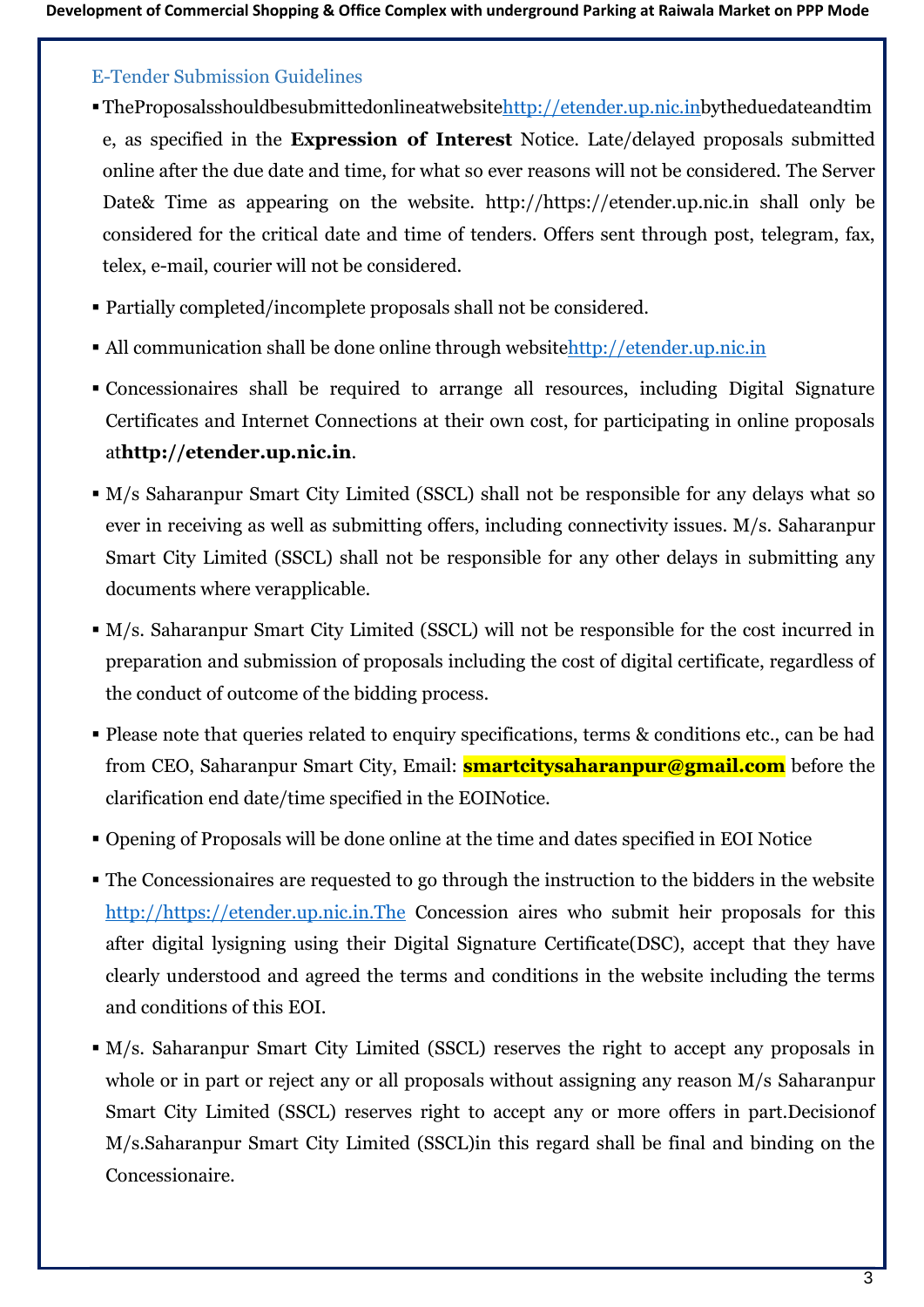- M/s. Saharanpur Smart City Limited (SSCL) reserves the right to cancel any tender process at any stage without assigning any reason.
- Corrigendum/addendum,which form part of the EOI ,shall be public she din the company website ande-tender website (http://https://etender.up.nic.in) only and Concessionaires are advised to check the websites regularly for the updates related to the EOI before submitting theproposals.

#### ▪ **Disclaimer**

The information contained in this Expression of Interest (EOI) or subsequently provided to Applicants, whether verbally or in documentary or any other form by or on behalf of the Saharanpur Smart City Limited (SSCL) (henceforth referred to as SSCL in this document / "the Authority") or any of its employees or advisers, shall be considered confidential and not to be reproduced / transmitted / adopted / displayed for any purpose whatsoever.

This EOI is one of the steps in the process of selection of an entity for the project for Development of Bus stand as Commercial Complex on PPP mode.

ThisEOIisnotanagreementoranofferbytheAuthoritytotheApplicantsoranyotherperson.Thepu rpose of this EOI is to provide interested parties with information that may be useful to them in the formulation of their Proposals pursuant to a specific Request for Proposal(RFP).

This EOI includes statements, which reflect various assumptions and assessments arrived at by the Authority / Employer in relation to the Project. Such assumptions, assessments and statements do not purport to contain all the information that each bidder may require. This EOI may not be appropriate for all persons, and it is not possible for the Authority/ Employer, its employees or advisers to consider the objectives, technical expertise and particular needs of each Applicant who reads or uses this EOI. The assumptions, assessments, statements and information contained in this EOI, may not be complete, accurate, adequate rcorrect. Each Applicant should, there fore,conductits own investigation sandanalysis and should check the accuracy, adequacy, correctness, reliability and completeness of the assumptions, assessments and information contained in this EOI and obtain independent advice from appropriate sources.

The information provided in this EOI is not intended to be an exhaustive account of statutory requirements and should not be regarded as a complete or authoritative statement of law. The Authority / Employer accepts no responsibility for the accuracyorotherwiseforanyinterpretationoropiniononthelawexpressed herein.

TheAuthorityanditsemployeesandadvisersmakenorepresentationorwarrantyandshallhavenol iability to any person including any Applicant under any law, statute, rules or regulations or tort, principles of restitution or unjust enrichment or otherwise for any loss, damages, cost or expense which which may arisefrom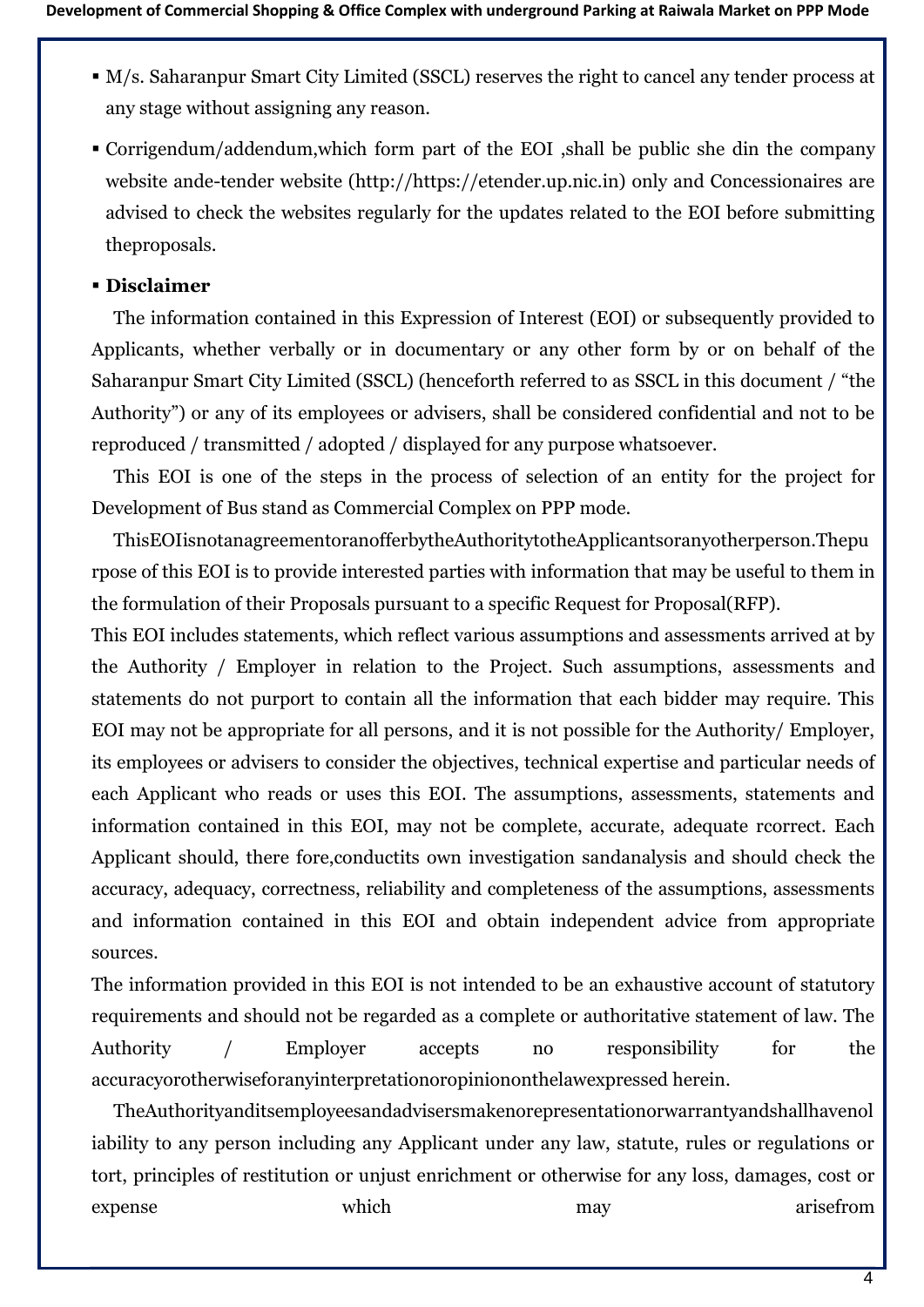orbeincurredorsufferedonaccountofanythingcontainedinthisEOIorotherwise,includingtheaccur acy, adequacy, correctness, reliability or completeness of the EOI and any assessment, assumption, statement or information contained therein or deemed to form part of this EOI or arising in anyway in this subject.

The Authority may in itsab solute discretion, but without being under any obligation to do so,up date, amend or supplement any information, objective, assessment or assumption contained in this EOI.

The issue of this EOI doesnot imply that the Authority is bound to selectan Applicant for the project and the Authority reserves the right to reject all or any of the proposals / terminate the process at any time without assigning any reasons what so ever.

1 The Applicant shall be ara llits costs associated with or relating to the participation in this process regard less of the conduct or outcome of the process.

#### **1.1 PROJECT BACKGROUND**

#### **1.1 Background**

The Saharanpur Smart City Limited, Saharanpur hereafter called as SSCL is a nodal institution responsible for the overall Infrastructure development of the ABD area in the city. As part of its strategy to further Redevelop and augment the infrastructure status in the ABD area, SSCL has undertaken many important projects through planning comprehensive infrastructure, adding on layers of 'smartness' for the aspirations and needs of the citizens of Saharanpur city. SSCL has identified the Raiwala market site in ABD area and intends to develop the area into a commercial complex through Smart City Limited by Public Private Partnership, and has decided to invite out the proposals from interested parties.

SSCL proposes to identify a private partner for development of Commercial Complex identified by **SSCL** admeasuring about 46000 square meter**,** the details of which are mentioned below. **SSCL** invites Expressions of Interest ("EOI") from interested parties for the purpose of assessing the interest among parties in the market.

The project is structured in such a way that Private Sector Participation is anticipated for developing the land parcel. The project will be developed and established under pre-specified performance standards.

The present project is proposed to be implemented on Public Private Partnership (PPP) format. Under this format, the private sector shall be **responsible for financing, executing, operating, maintaining and transferring the facility to SSCL after concession/authorization period. SSCL** shall define Minimum Development Obligations for the private sector, yet leave adequate flexibility for the developer to build the project in response to market demand and hence optimize collective returns.

#### **1.2 Objectives and Structure**

The objective of the project is to develop the site near Raiwala Market so as to provide a world class market mart with ultra modern shopping centre catering to the needs of both the consumer and shopkeepers and develop a energy efficient building. is to provide the project implementation structure along with the sensitivities based on the market research conducted. Accordingly, the Project Information is structured in the following sequence: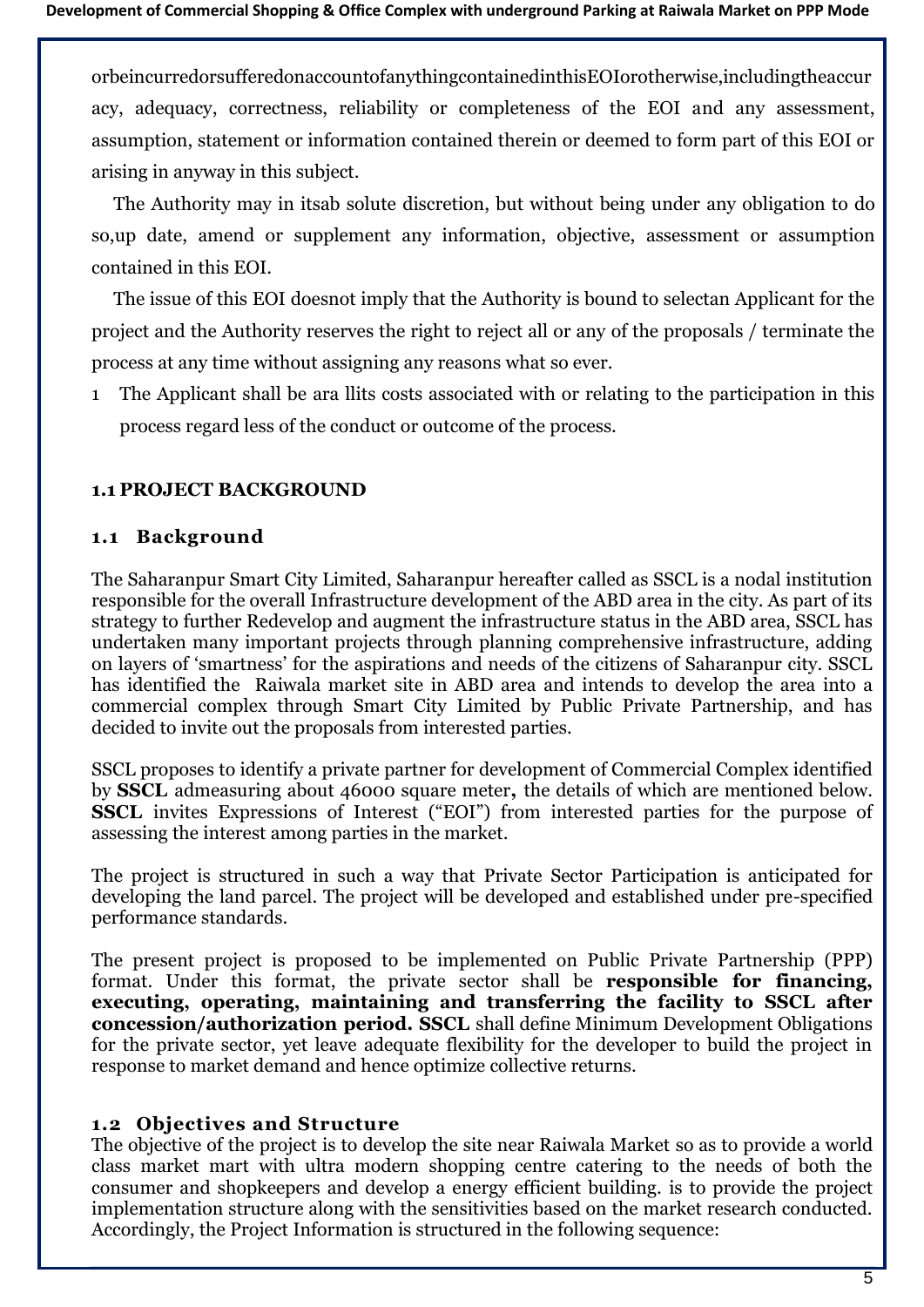(i) Project Location and General Site Profile

(ii) Implementation Structure

#### **1.3 Project Site**

The site is located on the Mandi Samithi Road close to Mandi Samithi complex and about 300m from the Chilkana Road with main access from Mandi Samithi road. City has strong economic base and site falls under Major commercial activity which is slated for the development of proposed Commercial Complex under Saharanpur Smart City Limited.

#### **1.4 SITE AND ITS SURROUNDINGS**

The site is located adjacent to the following buildings:

a) To the east side- commercial establishments.

b) To the west side – MandiSamithi Road and MandiSamithi Complex.

c) To the south side –Commercial establishments.

d) To the north side – commercial establishments &Chilkana Road



#### **1.5 SITE OWNERSHIP**

The site admeasuring 46000 sqm (11 Ac) is under the ownership of Saharanpur City Municipal Corporation.

#### **1.6 PROJECT COMPONENTS**

The Project is envisaged to be developed on PPP mode may have the following broad components:

**Commercial Complex with Office Spaces, Banquettes & Multiplex** parking basements and 92000sqm of commercial space are envisaged in the available area. Figure below shows the schematic arrangement of the proposed project.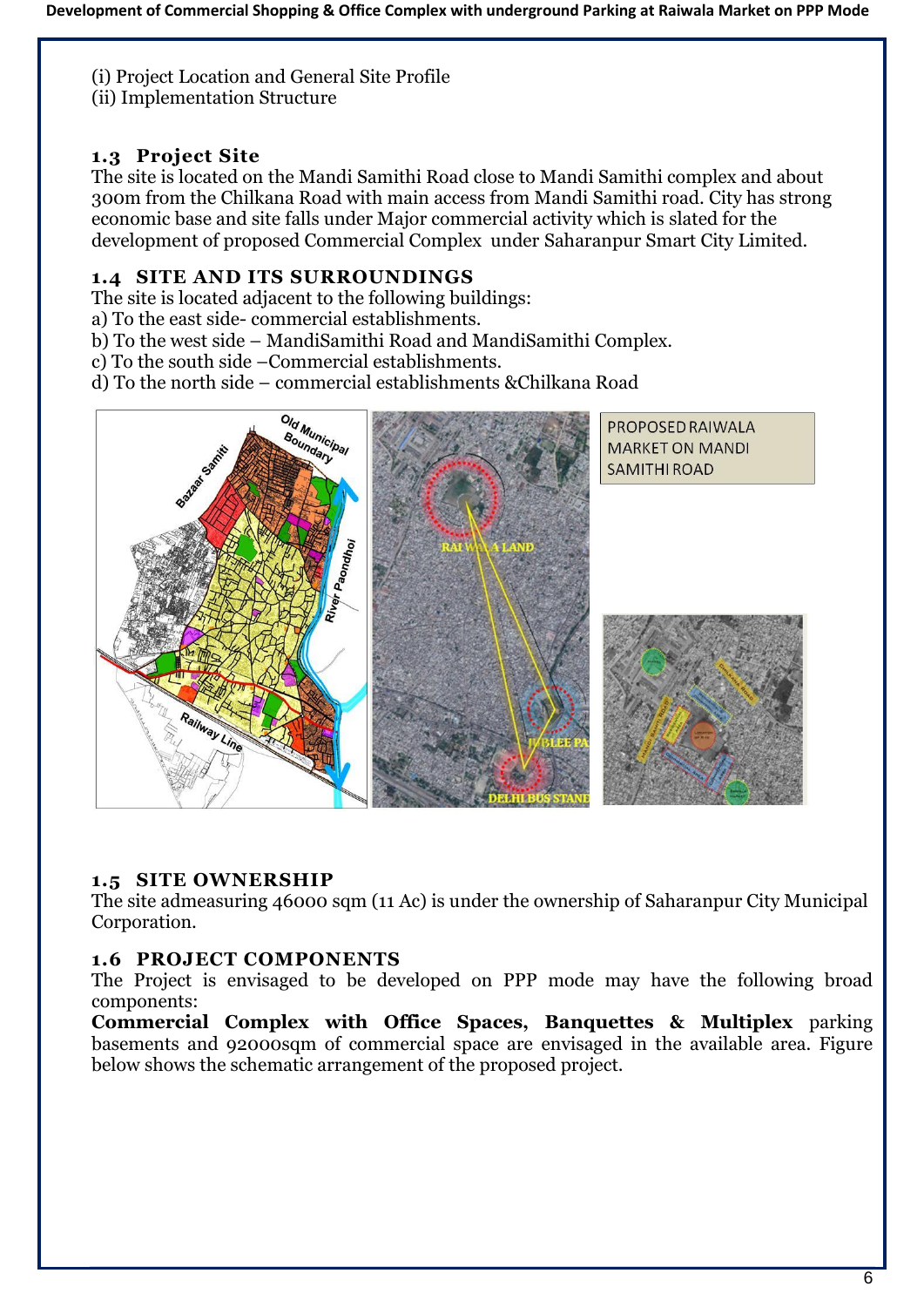

|    | Sr.No Description                       | Area (Sq mtr) |
|----|-----------------------------------------|---------------|
|    | <b>Total Site Area</b>                  | 46000         |
| 2. | Permissible area for Ground development | 20700         |
|    | <b>Basement</b>                         |               |
|    |                                         |               |

The schematic shared above is only indicative to show the developable area as per existing guidelines only.

Area and Present Status: The area of the site is around 46000 sq mtrs It is a plain land, with access from Mall Road. The proposed site is free from all encumbrances. Area to be developed as per Development Controls

- Total Plot Area 46000 sq. m.
- $\Box$  FAR 2
- $\Box$  Maximum Ground Coverage 45% (20700 sq. m.)

•

### **Commercial Complex Project may comprise of the following functions**:

The design is to create a state-of-art facility, functionally and aesthetically.

- 1. Revenue generating activities are to added to make the project viable. For this the complex has been proposed with some entertainment and recreational activities in the commercial and auditorium block comprising of commercial units, banquet halls, art galleries, restaurants and auditorium. This is to bring more people into the complex.
- 2. High Performance Building
- 3. Solar Roof Top to make it-self dependent or nearing to self-dependence. for its energy needs
- 4. Rain water harvesting for water management and conservation.
- 5. Fully automated Wi-Fi campus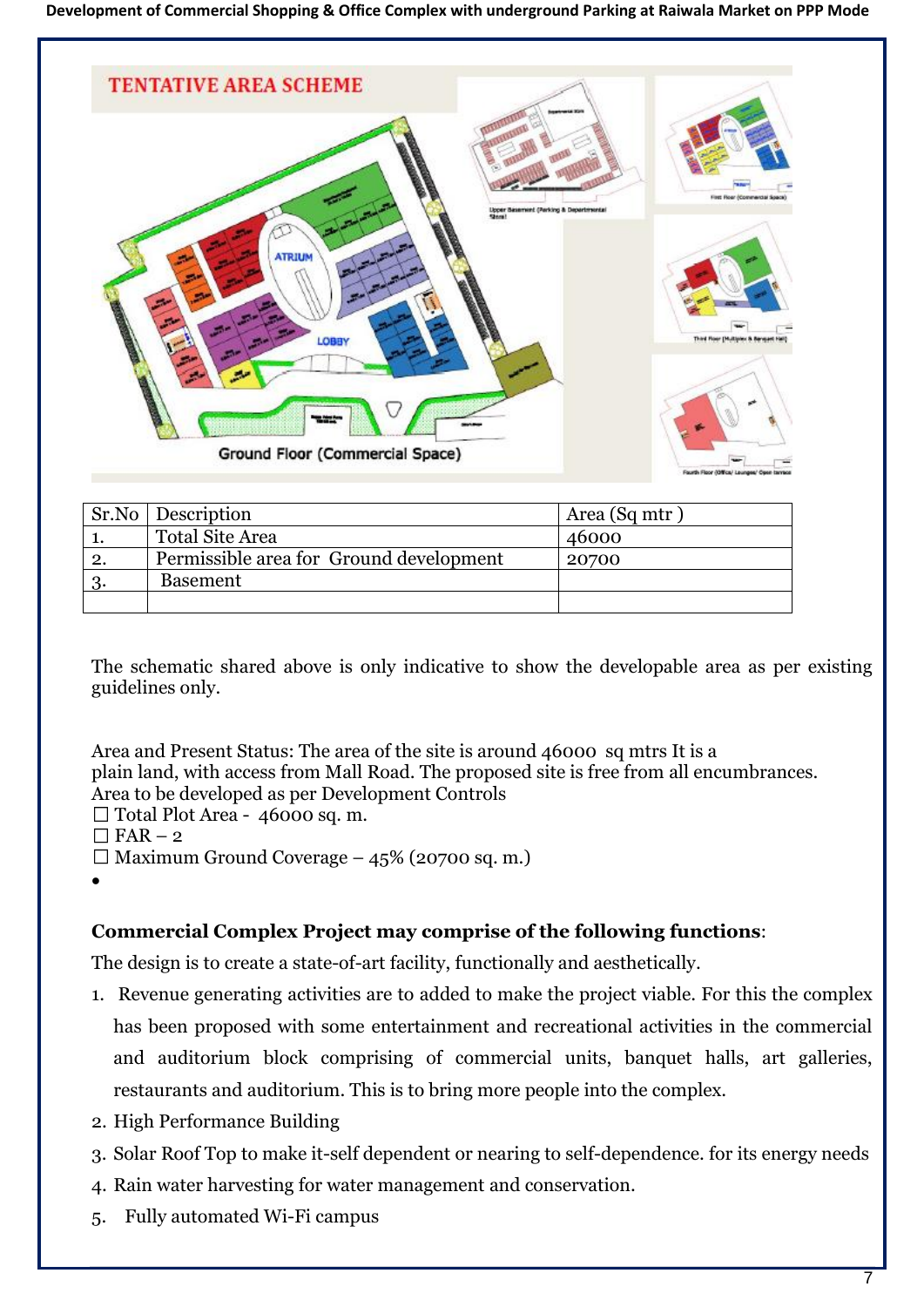- 6. Digital Signage & Advertisement Panels
- 7. Dynamic Façade Lighting

**Interested applicants are requested to submit their responses in the formats under 'Forms' .They may also provide documents in support of their approach, achievements / claims and compliance to eligibility criteria.**

#### **1.7 The Process**:

 $\Box$  The document can be downloaded from https://etender.up.nic.in.

 $\Box$  For evolving the best techno-economically feasible solution allowing non-proprietary functionalities / features / equipment / technology, it is essential to identify all system components, their operational requirements as well as capabilities, their mutual compatibility / interoperability, and formulating the minimum essential specifications, SSCL has planned to invite an open and interactive participation of all solution providers.

 $\Box$  It is envisaged that consortium of businesses in development of large Infrastructure projects will emerge to meet the long-term objectives of this project.

 $\Box$  The Concessionaire need to give a detailed technical presentation to SSCL covering the following

1. Details on technical solution envisaged in the project,

2. Indicative approach to be adopted

3. Suggest with proper justification, the various revenue modes which can be part of the EOI.The concessionaire will have to provide techno –financial feasibility report on his own.

 $\square$  SSCL will receive EOIs from full / part solution providers ("applicant") who will participate in technical discussions with SSCL, demonstrate their solutions / capabilities /

functionalities / features through detailed presentations. This presentation should provide a representative solution to integrate various features / aspects / functionalities / applications of the project as per the objective(s) set above. It is pertinent to mention that the applicant should have experience in large infrastructure projects in India or abroad. SSCL may visit these locations at its discretion of existing implementation by the applicant.

 $\Box$  Based on the learnings from Presentations; final specifications of the project will be drawn up for implementation. The applicants shall involve in formulation of technical specifications of various system components for long term sustainable implementation of the project, which shall be compiled in the RFP document.

 $\Box$  The applicants shall also provide their inputs for identification and quantification of revenue streams, making their own assessments of revenue potential. Details, as necessary, may be shared with SSCL for suitable incorporation in the RFP document.

 $\Box$  Only lead applicants of the EOI will be invited to submit their technical and financial proposals in response to the RFP document, in the method to be described in the RFP document. After technical and financial evaluations, in the method to be described in the RFP document, SSCL will identify the Most Preferred Partner for implementation of the project.  $\Box$  During the presentation as per 'Key Events and Tentative Dates, each applicant shall discuss their recommendation of solution(s) for Smart City – Saharanpur and also exhibit their technical approach, methodology and work plan for the implementation of:

A. Business Centre.

B. Commercial Establishments/Activities.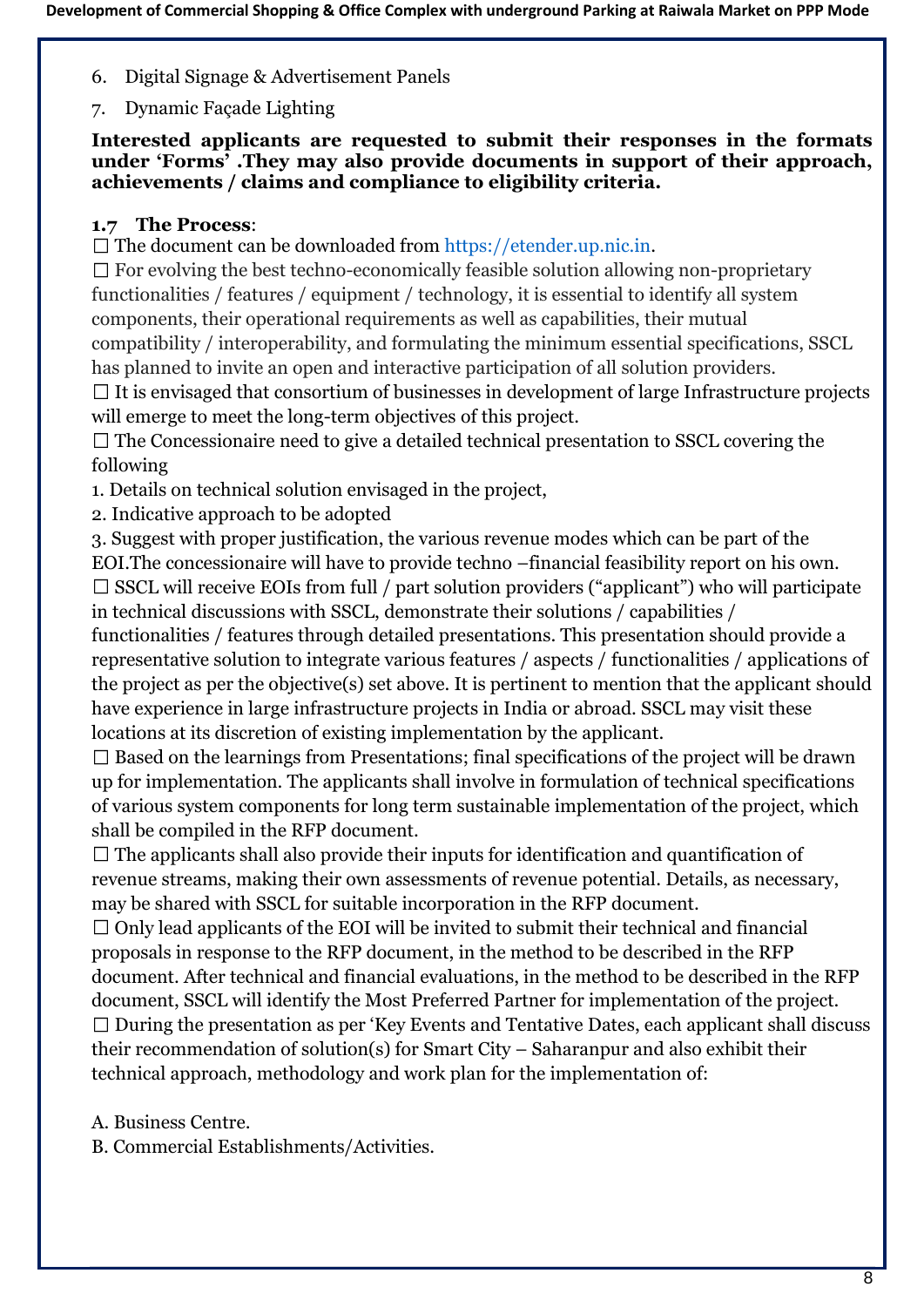|                | <b>PPP Model</b>                |                                 |                       |                         |  |  |
|----------------|---------------------------------|---------------------------------|-----------------------|-------------------------|--|--|
| Sr.            | <b>Particulars</b>              | Concessionaire<br><b>Client</b> |                       | <b>Remarks</b>          |  |  |
| N <sub>o</sub> |                                 | <b>Responsibility</b>           | <b>Responsibility</b> |                         |  |  |
| 1.             | Cost (Capex)                    | <b>NA</b>                       | Yes                   | Capex is to be funded   |  |  |
|                |                                 |                                 |                       | by Concessionaire       |  |  |
| 2.             | Cost (Opex)                     | <b>NA</b>                       | Yes                   | Opex is to be funded    |  |  |
|                |                                 |                                 |                       | by Concessionaire       |  |  |
|                | Scope of Work:                  |                                 |                       | Only permissible legal  |  |  |
| 3.             | Redevelopment of Bus Stand as   |                                 | Yes                   | commercial activities   |  |  |
|                | <b>Commercial Complex</b>       |                                 |                       |                         |  |  |
|                |                                 |                                 |                       | Concessionaire          |  |  |
| 5.             | O&M                             | <b>NA</b>                       | Yes                   | responsibility till the |  |  |
|                |                                 |                                 |                       | concession period.      |  |  |
| 6.             | <b>Concession Period</b>        | Yes                             | <b>NA</b>             | Based on Best project   |  |  |
|                |                                 |                                 |                       | proposals received      |  |  |
|                | Renewal of contract             | Yes                             | <b>NA</b>             | Equal to concession     |  |  |
| 7.             |                                 |                                 |                       | period                  |  |  |
|                | Revenue                         |                                 |                       | Upfront Premium or      |  |  |
| 8.             | Sharing/Upfront<br>premium      |                                 | Yes                   | Revenue Sharing with    |  |  |
|                |                                 |                                 |                       | the SSCL.               |  |  |
|                |                                 | <b>NA</b>                       | Yes                   | Approval from SSCL      |  |  |
| 9.             | <b>Technical Specifications</b> |                                 |                       | is mandatory            |  |  |
|                | Detailed Architectural Design   |                                 | Yes                   | Approval from SSCL      |  |  |
| 10.            | & Drawings                      | <b>NA</b>                       |                       | is mandatory            |  |  |
|                |                                 | <b>NA</b>                       | Yes                   | Approval from SSCL      |  |  |
| 11.            | Detailed Structural Design      |                                 |                       | is mandatory            |  |  |
| 12.            | Defect Liability                | <b>NA</b>                       | Yes                   | 2 years                 |  |  |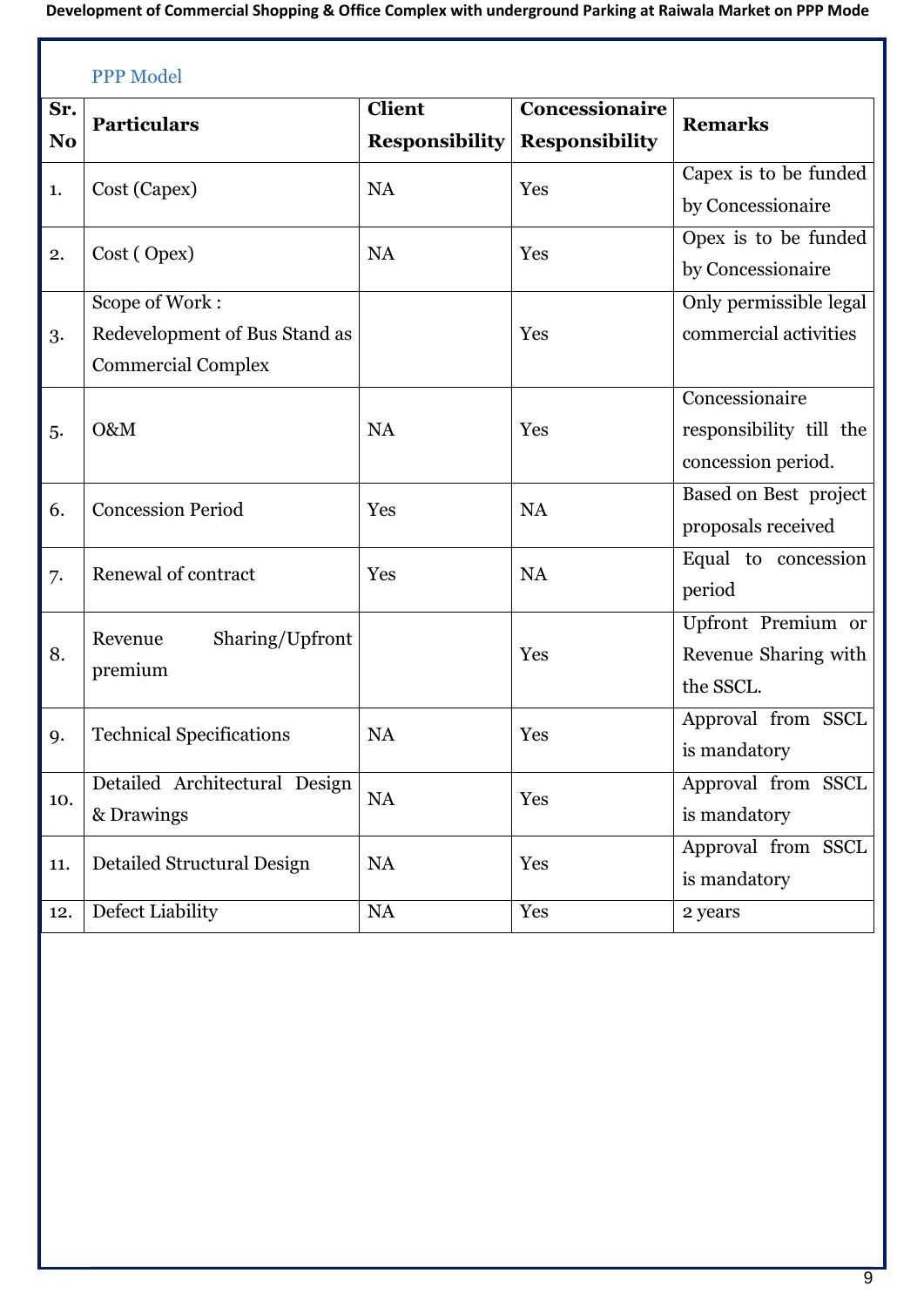#### **EligibilityCriteria:**

1. EOI of each Applicant shall be evaluated based on the following EligibilityCriteria:

| No. | Criteria                | <b>Specific Requirements</b>                                                                                                                                                                                                                                                                                                                                                | <b>Documents Required</b>                                                                                                                                                                                                                                                                 |  |  |
|-----|-------------------------|-----------------------------------------------------------------------------------------------------------------------------------------------------------------------------------------------------------------------------------------------------------------------------------------------------------------------------------------------------------------------------|-------------------------------------------------------------------------------------------------------------------------------------------------------------------------------------------------------------------------------------------------------------------------------------------|--|--|
| 1.  | <b>Applicant Entity</b> | Legal entities duly registered under the Certificate(s)<br>Companies Act 1956 /<br>2013, or, public / semi-public entities<br>which are financially autonomous.<br>Entities registered under equivalent law /<br>act in foreign countries may participate.<br>will<br>they<br>However,<br>need<br>toberegisteredinIndia, ifselectedfor<br>this<br>project's implementation. | <sub>of</sub><br>incorporations                                                                                                                                                                                                                                                           |  |  |
| 2.  | General<br>Requirement  | Applicant/consortium should be:<br>Engaged<br>least<br>in<br>large<br>at<br>one<br>infrastructure projects of <b>Rs</b> 100cr,<br>preferably Government projects in last<br>10years.                                                                                                                                                                                        | Self-attested certificates /<br>registrations / copy of<br>documents to establish the<br>requirement<br>general<br>conditions to be enclosed.<br>MoU of the consortium<br>clearly specifying the role<br>and area of specialization<br>of the individual partners<br>should be submitted. |  |  |
| 3.  | Turnover                | The applicant / lead partner in case of<br>consortium shall have Average Annual<br>turnover of at least <b>Rs200</b> Crores during<br>last three<br>$\rm FYs$<br>the<br>$(2016-17,2017-$<br>18,2018-19).                                                                                                                                                                    | Certificate(s) from statutory<br>auditors of the Applicant;<br><b>Annual Audit Reports</b>                                                                                                                                                                                                |  |  |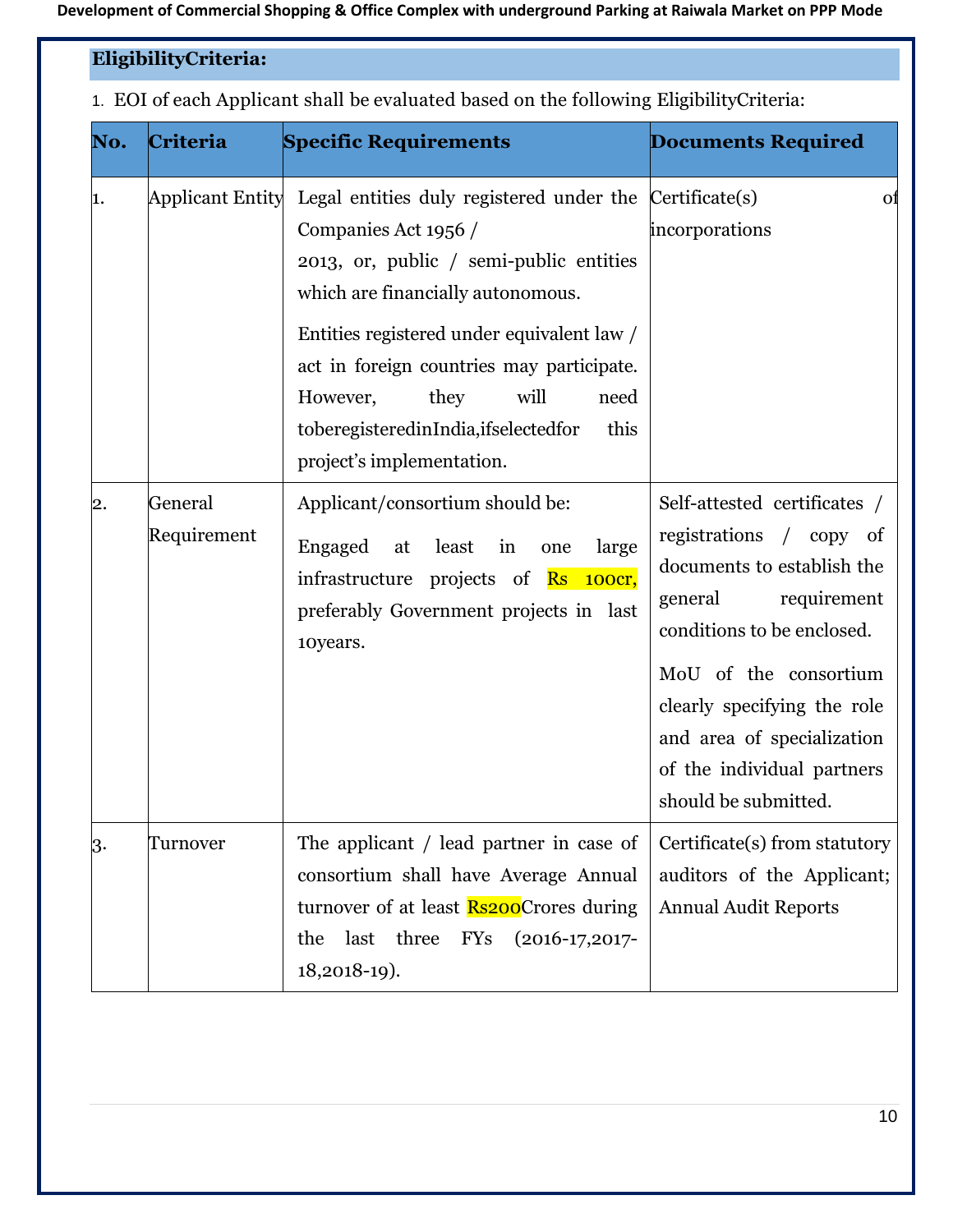| 4. | No          | Barring | Any entity which has been barred, by<br>Undertaking<br>$\mathbf{b}$<br>the |    |
|----|-------------|---------|----------------------------------------------------------------------------|----|
|    | Certificate |         | authorized signatory<br>any public / semi-public agency                    | as |
|    |             |         | well as all members of<br>Central / State / Local Government, and          |    |
|    |             |         | the bar subsists as on the date of<br>consortium                           |    |
|    |             |         | Application, would not be eligible, either                                 |    |
|    |             |         | individually or as member of a                                             |    |
|    |             |         | Consortium.                                                                |    |

• Only the applicants who have submitted EOI will be allowed to respond to the RFP as lead bidd ersand

submittheirproposalforparticipationintheimplementationoftheproject.Theleadbiddermayaddn ew consortium partners as required during the bidd ingstage.

• In case of Consortium, Consortium agreement to be submitted with percentage share of each member, Lead member should have a minimum of 51% share in the Consortium. Consortium member should be jointly and severally responsible.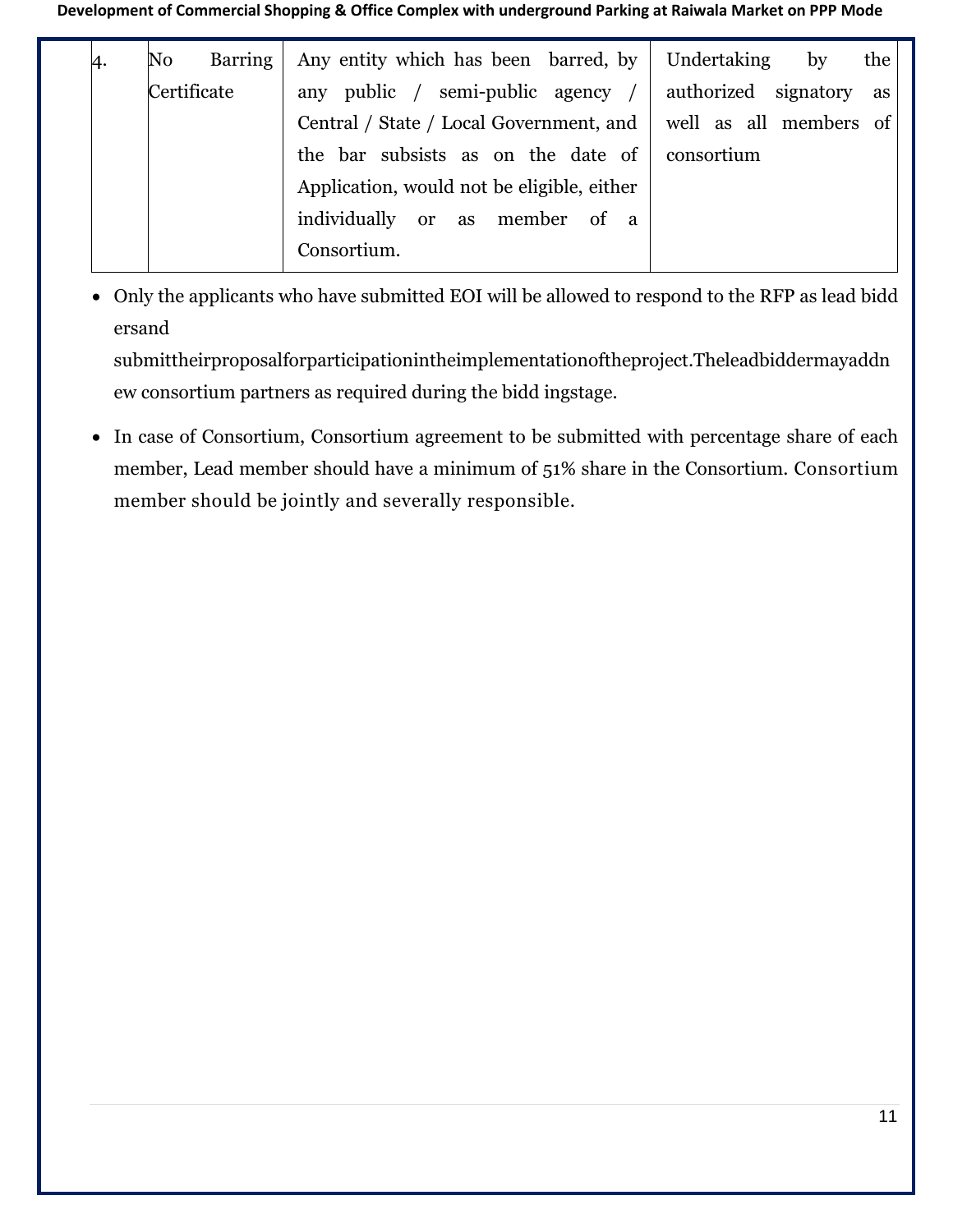## *Forms*

#### *Form 0.1 TECHNICAL CAPABILITY OF THE APPLICANT*

| Sl.<br>No.           | Information                                                                                                                       | (with<br>supporting<br><b>Response</b><br>documents to be attached) |  |
|----------------------|-----------------------------------------------------------------------------------------------------------------------------------|---------------------------------------------------------------------|--|
| 1                    | Name and address of the Applicant                                                                                                 |                                                                     |  |
| 2                    | Name, Designation, Address and Contact Details<br>of the person to whom all references can be made<br>in connection with this EOI |                                                                     |  |
| $\boldsymbol{\beta}$ | Legal Status                                                                                                                      |                                                                     |  |
| 4                    | Product(s) / Service(s) Offered                                                                                                   |                                                                     |  |
| 5                    | Years in business.                                                                                                                |                                                                     |  |
| 6                    | Number of similar projects executed                                                                                               |                                                                     |  |
| 7                    | Project Information - Name, Client, Scope, (repeat<br>Technology used, Value, Start / End Dates, etc.                             | for<br>each<br>project<br>as<br>per<br>information under $(4)$ )    |  |
| 8                    | Requirement to form any joint venture for<br>providing any product / feature / service etc.<br>under this project (Yes / No)      |                                                                     |  |
| $\overline{9}$       | If Yes for (8) above, define the product / feature<br>service etc.                                                                |                                                                     |  |
| 10                   | MoU with other agency(ies), if making a joint<br>application                                                                      | Attach                                                              |  |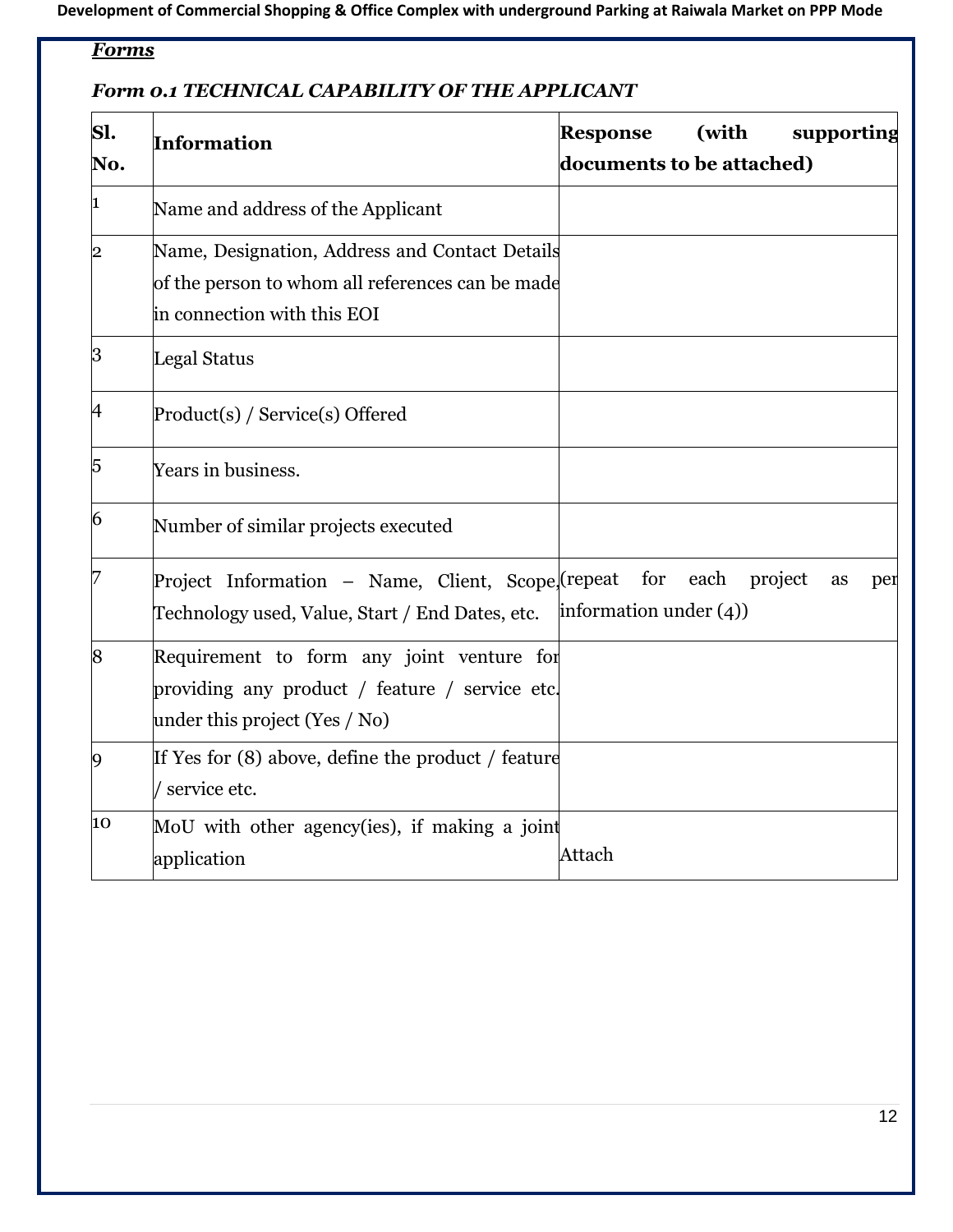#### *Form 0.2 FINANCIAL CAPABILITY OF THE APPLICANT*

#### **1.1.1 (Supporting documents to be attached)**

| Sl.                   | Audited Balance sheet for following Annual Turn Over (in INR |         |  |  |
|-----------------------|--------------------------------------------------------------|---------|--|--|
| No.                   | <b>Financial Years</b>                                       | Crore.) |  |  |
| 1                     | 2016-17                                                      |         |  |  |
| $\overline{\text{2}}$ | 2017-18                                                      |         |  |  |
| 3                     | 2018-19                                                      |         |  |  |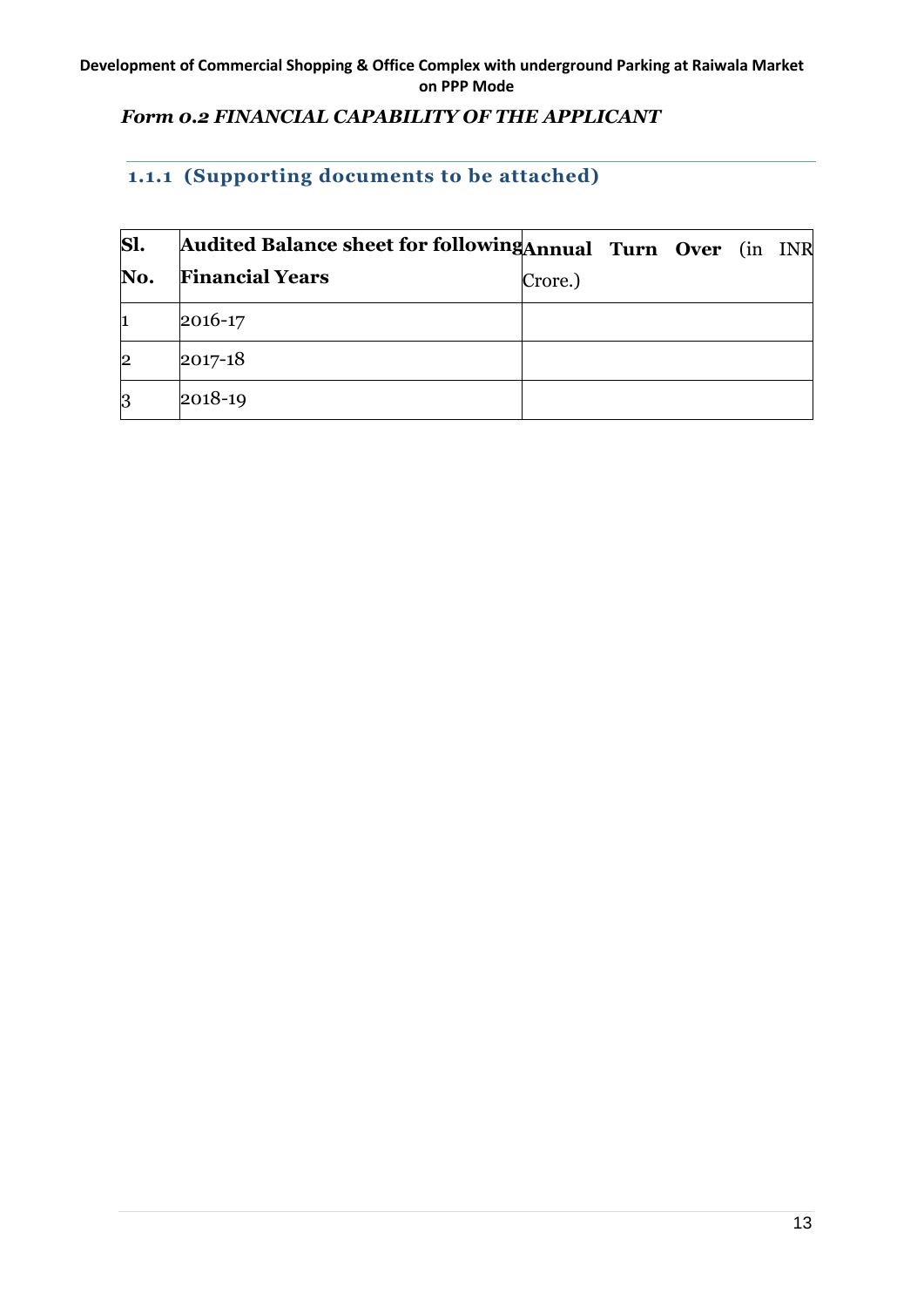#### **Development of Commercial Shopping & Office Complex with underground Parking at Raiwala Market on PPP Mode** *Form 0.3 FORMAT FOR DECLARATION BY THE APPLICANT FOR NOT BEING BLACKLISTED/DEBARRED*

(To be submitted on the Letterhead of the Bidder) Date: dd/mm/yyyy To C.E.O

Saharanpur Smart City Limited (SSCL)

#### **Municipal Corporation, Saharanpur - India.**

**Subject:**Declarationfornotbeingdebarred/black-

listedbyCentral/anyStateGovernmentdepartmentinIndia as on the date of submission of the bid

#### **1.1.2 RFP Reference No: XX**

Dear Sir,

I, authorized representative of , hereby solemnly confirm that the Company is not debarred / black-listed by any Central/State Government/ PSU entity in India or similar agencies globally for unsatisfactory past performance, corrupt, fraudulent or any other unethical business practices or for any other reason as on last date of submission of the Proposal. In the event of any deviation from the factual information/ declaration, SSCL reserves the right to reject the Proposal or terminate the Contract without any compensation to the Company. Thanking you,

Yours faithfully,

Signature of Authorized Signatory

(with official seal)

**Date: Name: Designation: Address: Telephone & Fax: E-mail address:**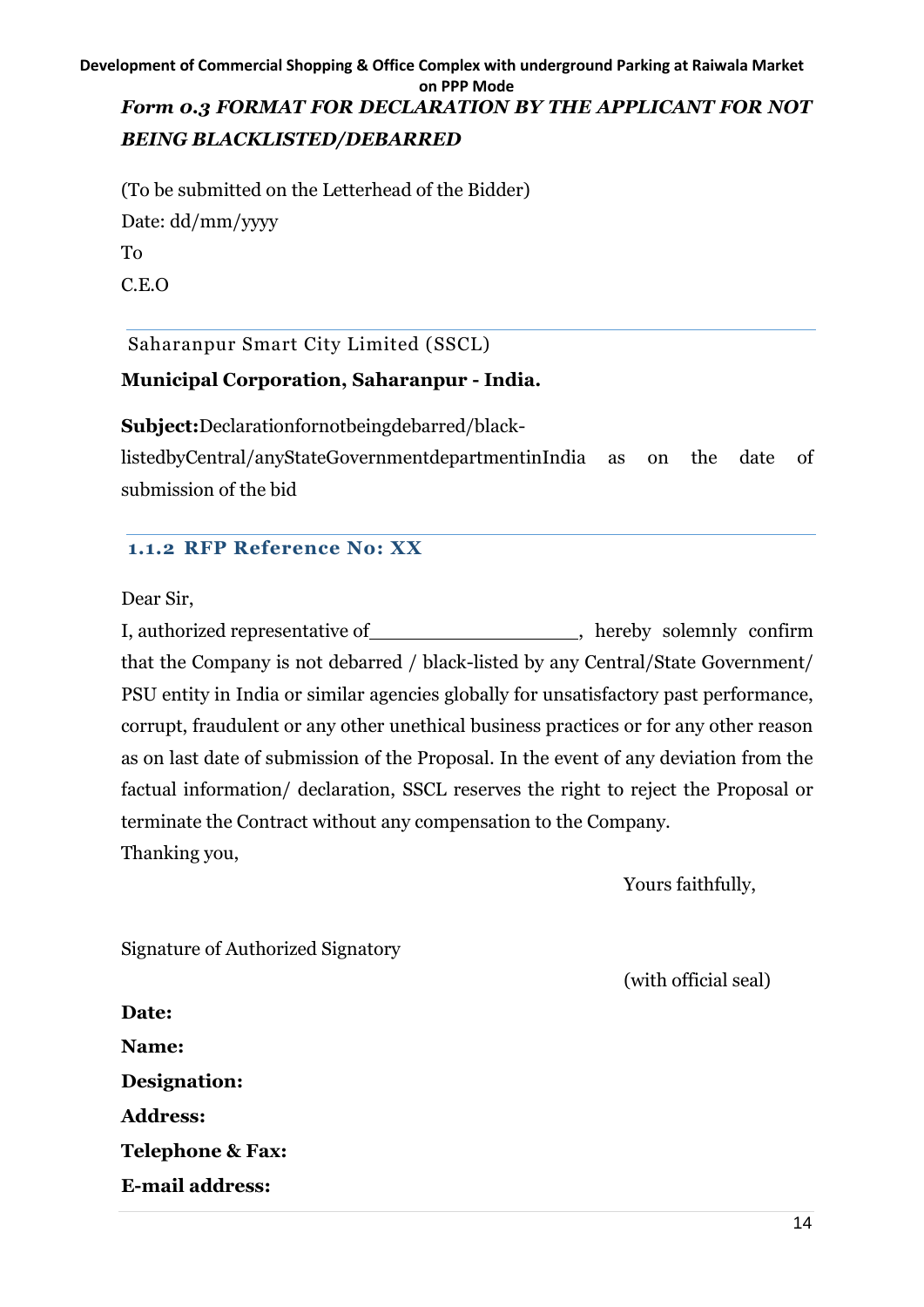#### **Form 0.4 FORMAT FOR POWER OF ATTORNEY**

*[To be executed on non-judicial stamp paper of the appropriate value in accordance with relevant Stamp Act. The stamp paper to be in the name of the company who is issuing the power of attorney]*

Knowbyallmenbythesepresents,We (Name of the Bidder and address of their registered office) do hereby constitute, appoint and authorize Mr./Ms. (name and residential address of Power of attorney holder) who is presently employed with us and holding the positionof

asourAttorney,todoinournameandonourbehalf,allsuchacts,deedsandthingsnecessary inconnection withorincidentaltoourProposalforthe**"EOIforDevelopment of Raiwala Market in Saharanpur on PPP model",** including signing and submission of all documents and providing information / responses totheSSCL,representingusinallmattersbeforeSSCL,andgenerallydealingwiththeSSCL inallmatters in connection with our Proposal for the saidProject.

Weherebyagreetoratifyallacts,deedsandthingslawfullydonebyoursaidAttorneypursua nttothisPower of Attorney and that all acts, deeds and things done by our aforesaid Attorney shall and shall always be deemed to have been done byus.

| For                      |              |
|--------------------------|--------------|
| Name:                    | Designation: |
| Date:                    |              |
| Seal:                    | Time:        |
| <b>Business Address:</b> |              |
| Accepted,                |              |

(Signature) (Name, Title and Address of the Attorney)

#### **Note:**

- The mode of execution of the Power of Attorney should be in accordance with the procedure, ifany, laid down by the applicable law and the charter documents of the executant(s) and when it is so required the same should be under common seal affixedinac cordance with the required procedure.
- The Power of Attorney shall be provided on Rs.200/- stamppaper.
- ThePowerofAttorneyshouldbesupportedbyadulyauthorizedresolutionoftheBoardof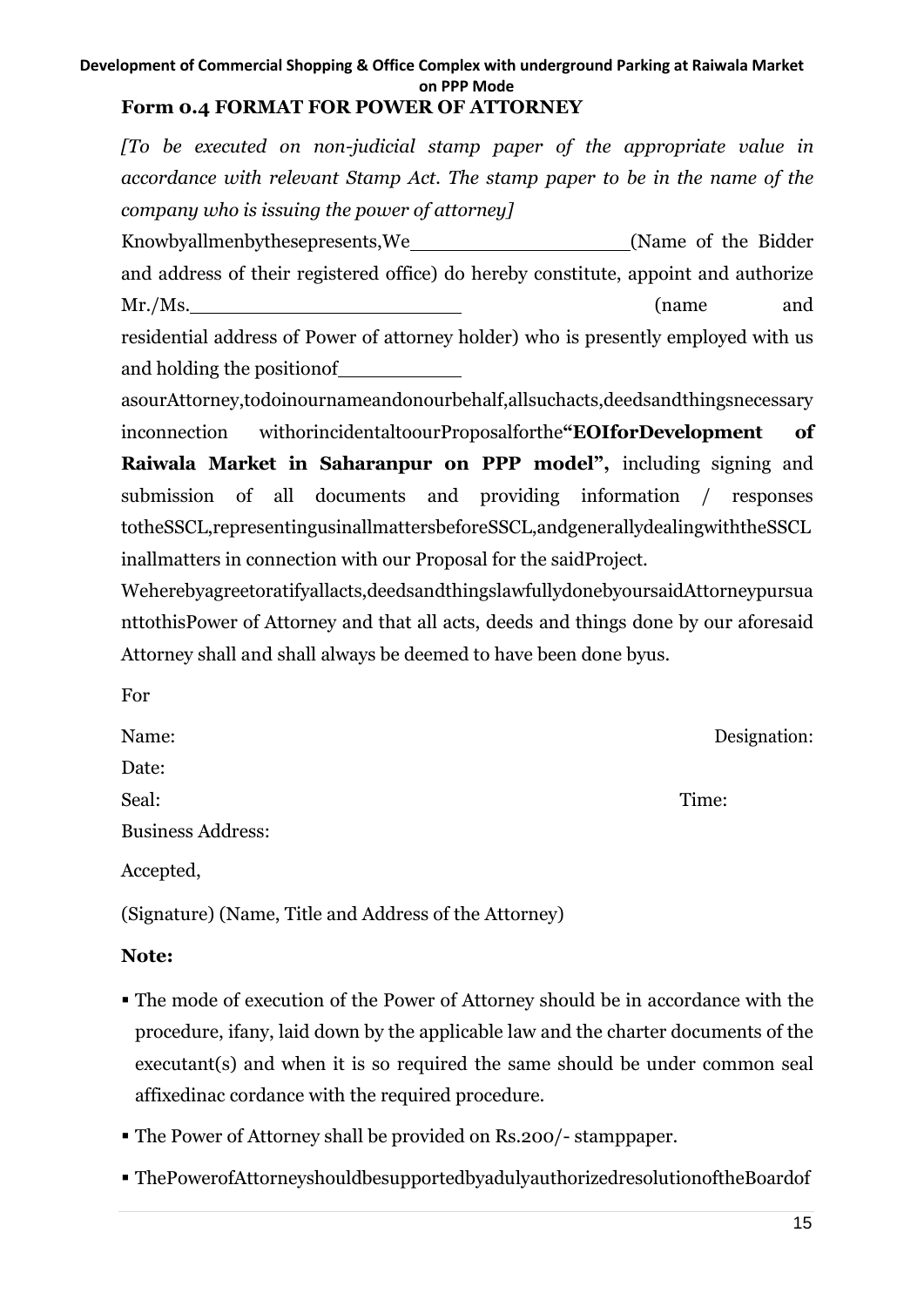Directors of the Bidder authorizing the person who is issuing this power of attorney on behalf of theBidder.

# **1.1.3 Lead Member has to submit the Power of Attorney in favour of Authorized signatory in below given format in case of Consortium.**

## **POWER OF ATTORNEY FOR LEAD MEMBER BY CONSORTIUM MEMBER**

SSCL has invited proposal from interested companies for **"EOI for Development of Raiwala Market in Saharanpuron PPP model"**("Project").

Whereas, ………………………. and …………………………s(collectively the "Consortium") being members of the Consortium are interested in offering for the services in accordance with the terms and conditions of the Request for Proposal document (RFP) and other connected documents in respect of the Project,and; Whereas, it is necessary under the RFP document for the members of the Consortium to designate one of them as the Lead Member with all necessary power and authority to do for and on behalf of the Consortium,allacts,deedsandthingsasmaybenecessaryinconnectionwiththeConsorti um'sBidforthe Project.

Whereas, we have decidedthatM/s .................shall be Lead Member of thisConsortium.

#### **NOW THEREFORE KNOW ALL MEN BY THESE PRESENTS**

We, ………………………… having our registered office at…………………………, (hereinafter referred to as the "Member") do hereby designate, nominate, constitute, appoint and authorize… … … … … … … … having its registered office at………………………………, being one of the members of the Consortium, as the Lead Member and true and lawful attorney of the Consortium (hereinafterreferredtoasthe"Attorney").WeherebyirrevocablyauthorizetheAttorney( withpowertosub-

delegate)toconductallbusinessforandonbehalftheConsortiumandanyoneofusduringt heBidprocess and, in the event the Consortium is awarded the Contract, during the execution of the project, and in this regard, to do on our behalf and on behalf of the Consortium, all or any of such acts, deeds or things as are necessary or required or incidental to the selection of the Consortium, including but not